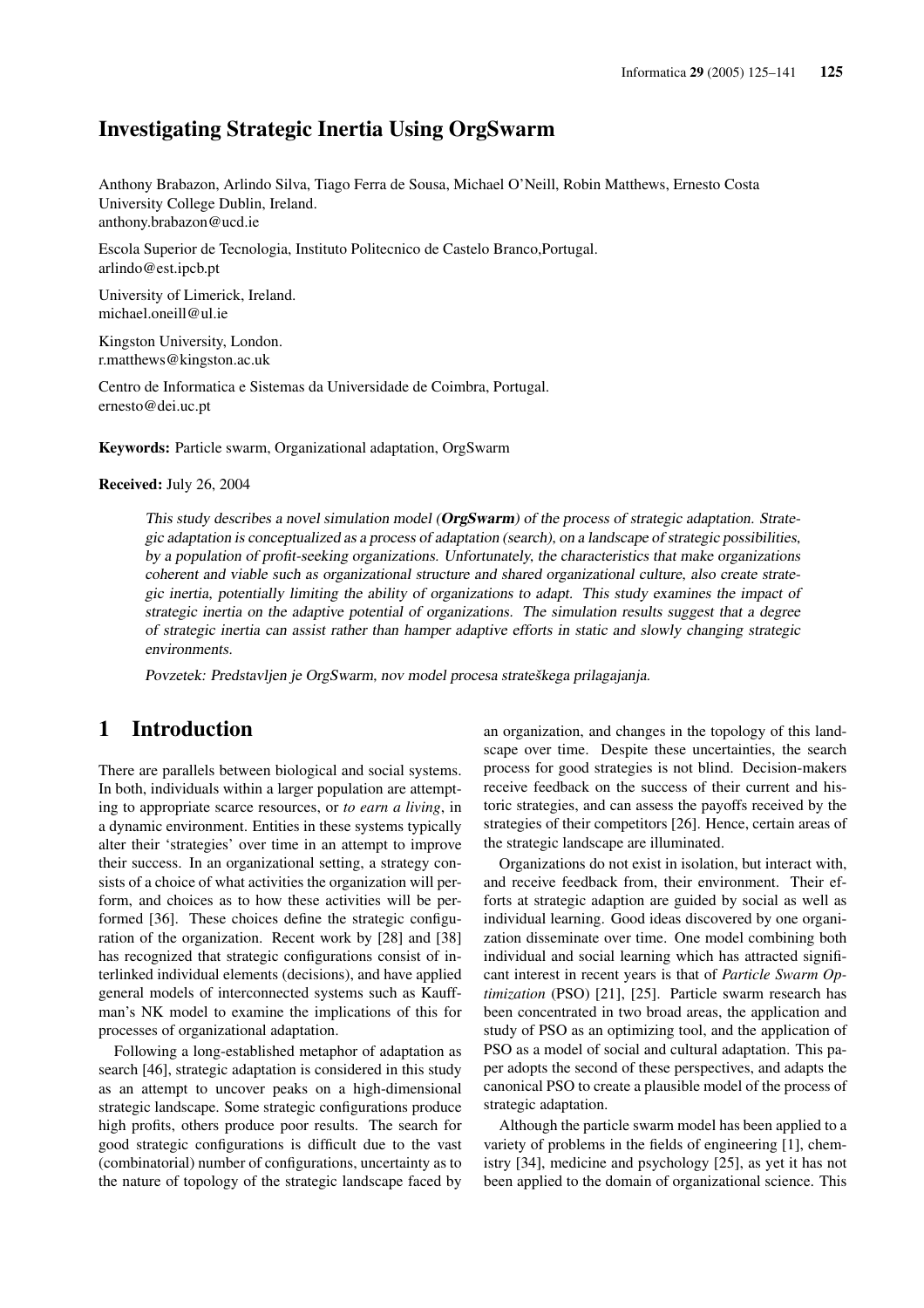paper introduces the model to this domain, and utilizes it to examine the impact of differing degrees of strategic inertia on the adaptive capabilities of a population of organizations.

## 1.1 Structure of paper

This contribution is organized as follows. Section 2 provides a short discussion of prior literature in the domain of strategic adaptation in order to provide a number of perspectives on strategic inertia. Section 3 incorporates an introduction to the canonical Particle Swarm algorithm  $(PSA)$ ,<sup>1</sup> followed by a description of the simulation model in Section 4. Section 5 outlines the results of the simulations and finally, conclusions and future work are discussed in Section 6.

# 2 Strategic Adaptation

Strategic adaptation and strategic inertia are closely linked. If strategic adaptation is problematic, inertia is a possible cause. A substantial literature has emerged on strategic adaptation. This, along with its implications for strategic inertia, is outlined below.

Two polar views exist concerning the ability of organizations to adapt their strategic configuration. Adaptationists or advocates of strategic choice [35], [40], [31], broadly consider that managers or dominant coalitions in organizations scan the environment for current and future opportunities and threats, formulate strategic responses and adjust organizational activities and structure appropriately [10]. Therefore, strategic direction and organizational form are determined by managers, and market selection processes act to maintain organizations which are good adaptors. Under this perspective, an organization's fate is largely in its own hands, and hence strategic inertia is considered to represent a challenge rather than a roadblock to strategic adaptation efforts. The adaptationist argument presupposes that organizations are capable of adapting at least as fast as their environment changes [31], [30]. If firms are incapable of responding to environmental changes in a similar timescale, adaptation (or learning) processes will not enhance organizational survival [13]. The current practitioner interest in 'change management' [16] exemplifies the belief that even substantial strategic adaptation is possible.

In contrast, the population ecology school [12] proposes an alternative view on organizational-environment relations. This school of thought allows that organizations have some ability to adapt to environmental change and notes that '*leaders of organizations do formulate strategies and organizations do adapt to environmental contingencies*' [12] (p. 930). However, it is argued that the ability of firms to accurately and consistently adapt in a world of high uncertainty, where connections between means and ends are unclear is doubtful [13], [9]. Although selection processes select the most fit organizations in a given environment for continued survival, population ecologists contend that an organization's fitness primarily arises because of good initial strategic choices, or luck, rather than reflecting post-founding adaptation [2]. Advocates of the population ecology school suggest that the ability of organizations to adapt is highly constrained because of their inherent inertia. This inertia stems from two sources, *imprinting forces*, and as a *consequence of market selection forces*.

## 2.1 Imprinting Forces

Imprinting forces [4] combine to define and solidify the strategic configuration of a newly formed organization. These forces include the dominant initial strategy pursued by the organization, the skills / prior experience of the management team, and the distribution of decision-making influence in the organization at time of founding [4]. These forces influence the initial choice of organizational strategy. As consensus concerning the strategy emerges, it is imprinted on the organization through resource allocation decisions [42]. The imprinting leads to inertia by creating sunk costs, internal political constraints, and a rigid organizational structure. Over time this inertia intensifies due to the formation of an organizational history which creates barriers to industry exit, and legitimacy issues if adaptation is suggested [12]. The resulting inertia serves to circumscribe the organization's ability to adapt its strategy in the future. The initial imprinting determines the basin of attraction in which the organization is located on the strategic landscape. Imprinting also occurs as relationships are built up with suppliers and customers [43]. The creation of a web of these relationships can serve to constrain the range of strategic alternatives in the future, as strategic moves which dramatically disrupt the web are less likely to be considered.

### 2.2 Market-Selection Forces

The discussion of strategic inertia was extended by [13] who posited that inertia is also created as a natural *consequence* of the market-selection process, claiming that '*selection processes tend to favor organizations whose structures are difficult to change.*' (p. 149). The basis of this claim is that organizations which can produce a good or service reliably (consistently of a minimum quality standard) are favored for trading purposes by other organizations, and therefore by market selection processes. The routines required to produce a product or service reliably, tend to lead to structural inertia, as the construction of routines to achieve this leads to an increase in the complexity of the patterns of links between organizational subunits [13] & [27]. Building on this point, it can be posited that more efficient organizations are likely to exhibit inertia. As organizations seek better environment-structure congruence,

<sup>&</sup>lt;sup>1</sup>The term PSA is used in place of PSO (Particle Swarm Optimization) in the remainder of this paper, as the object of the paper is not to develop a tool for optimizing, but to apply the swarm metaphor as a model of organizational adaptation.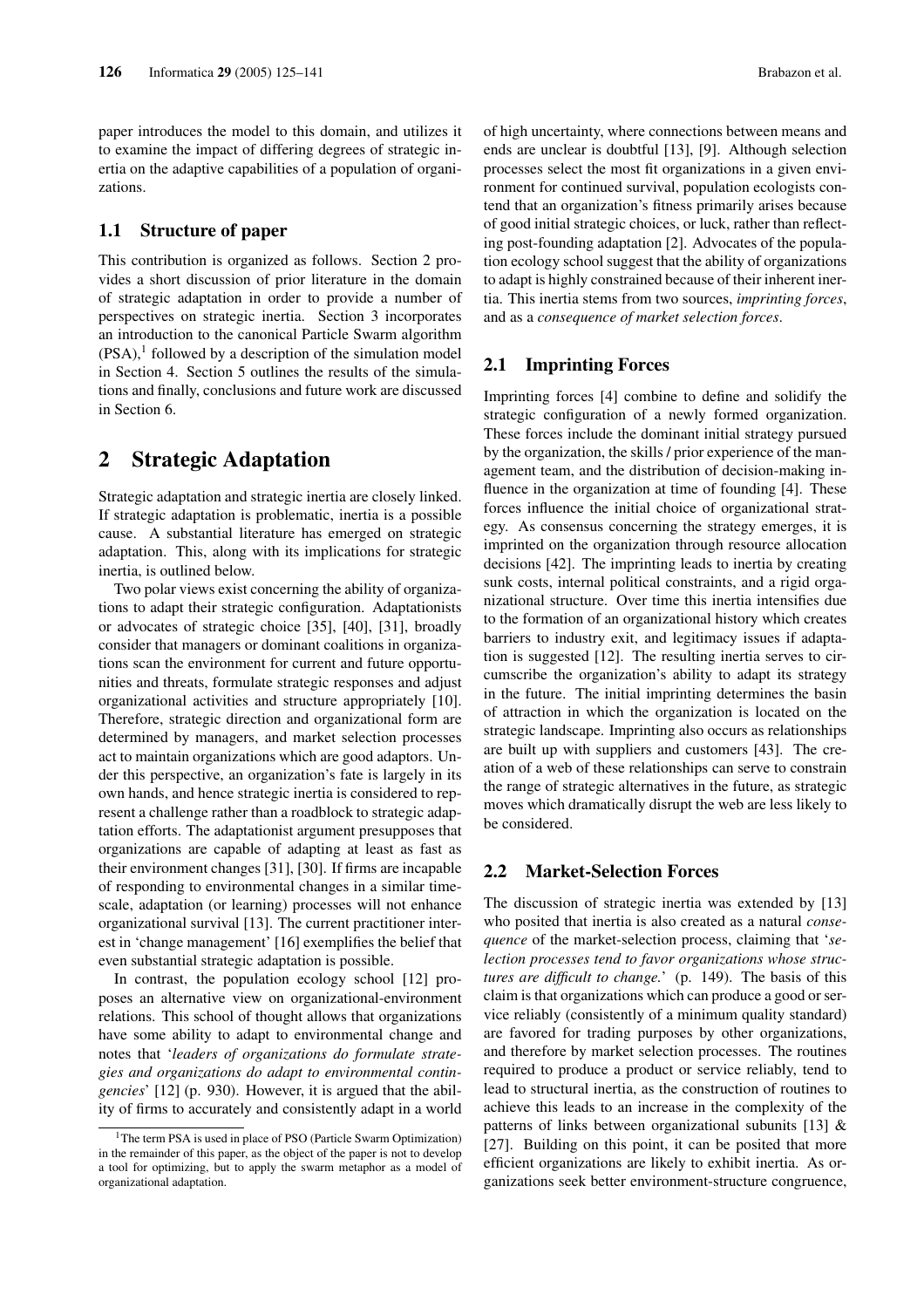their systems become increasingly specialized and interlinked, making changes to their activities become costly and difficult. Structural inertia is rooted in the size, complexity and interdependence of the firm's structures, systems, procedures and processes [45]. Theoretical support for these assertions, that increasing organizational complexity can make adaptation difficult, is found in [19] and [38], as the heightened degree of interconnections between activities within the firm will increase the 'ruggedness' of the strategic landscape faced by an organization.

The arguments that organizations are subject to strategic inertia also finds resonance in the literature concerning organizational learning and organizational memory. The preference of organizations to continue to pursue activities similar to those undertaken in the past has been widely noted [14], [32], as has the cumulative nature of organizational learning [33].

In summary, strategic inertia can arise from a variety of sources, and the general consensus in organizational literature is that its existence poses clear difficulties for strategic adaptation by organizations.

# 3 Particle Swarm Algorithm

This section provides an introduction to the Particle Swarm algorithm (PSA). A full description of this algorithm and the cultural model which inspired it is provided in [25]. A Swarm can be defined as '*... a population of interacting elements that is able to optimize some global objective through collaborative search of a space.*' [25](p. xxvii). The nature of the interacting elements (particles) depends on the problem domain, in this study they represent organizations. These particles move (fly) in an n-dimensional search space, in an attempt to uncover ever-better solutions to the problem of interest.

Each of the particles has two associated properties, a current position and a velocity. Each particle also has a memory of the best location in the search space that it has found so far (*pbest*), and knows the location of the best location found to date by all the particles in the population (*gbest*). At each step of the algorithm, particles are displaced from their current position by applying a velocity vector to them. The size and direction of this velocity is influenced by the velocity in the previous iteration of the algorithm (simulates momentum), and the current location of a particle relative to its pbest and gbest. Therefore, at each step, the size and direction of each particle's move is a function of its own history (experience), and the social influence of its peer group. A number of variants of the PSA exist. The following paragraphs provide a description of the basic *continuous* version described by [25]. The algorithm is initially described narratively. This is followed by a description of the particle position-update equations.

#### 3.1 The Algorithm

- i. Initialize each particle in the population by randomly selecting values for its location and velocity vectors
- ii. Calculate the fitness value of each particle. If the current fitness value for a particle is greater than the best fitness value found for the particle so far, then revise *pbest*
- iii. Determine the location of the particle with the highest fitness and revise *gbest* if necessary
- iv. For each particle, calculate its velocity according to equation (1)
- v. Update the location of each particle
- vi. Repeat steps ii v until stopping criteria are met

Each particle  $i$  has an associated current position in the search space  $x_i$ , a current velocity  $v_i$ , and a personal best position in the search space  $y_i$ . During each iteration of the algorithm, the location and velocity of each particle is updated using equations  $(1) - (5)$ .

To provide intuition on the workings of the algorithm, see figure 1. Each particle i has an associated current position in search space  $x(t) = (x_{i1}(t), \ldots, x_{in}(t))$  at time t, a current velocity of  $v(t) = (v_{i1}(t), \ldots, v_{in}(t))$ , and a pbest position of  $y_i(t) = (y_{i1}(t), \ldots, y_{in}(t))$ . The position of the particle at time  $t+1$  is a determined by  $x(t) + v(t+1)$ , and  $v(t + 1)$  is obtained by a stochastic blending of  $v(t)$ , an acceleration towards gbest  $(v_{gbest})$  and an acceleration towards pbest  $(v_{\textit{nbest}})$ .

Assuming a function  $f$  is to be maximized, that the swarm consists of m particles, and that  $r_1$ ,  $r_2$  are drawn from a uniform distribution in the range  $(0,1)$ , the velocity update for particle  $i$  is as follows:

$$
v_i(t+1) = Wv_i(t) + c_1r_1(y_i - x_i(t)) + c_2r_2(\hat{y} - x_i(t))
$$
\n(1)

where  $\hat{y}$  is the location of the global-best solution found by all the particles. $2$  In every iteration of the algorithm, each particle's velocity is stochastically accelerated towards its previous best position and towards a neighborhood (global) best position. The weight-coefficients  $c_1$  and  $c_2$  control the relative impact of pbest and gbest locations on the velocity of a particle. The parameters  $r_1$  and  $r_2$  ensure that the algorithm is stochastic. A practical effect of the random coefficients  $r_1$  and  $r_2$ , is that neither the individual nor the social learning terms are always dominant. Sometimes one or the other will dominate [25]. Although the velocity update has a stochastic component, the search process is not random. It is guided by the memory of past 'good' solutions corresponding to a psychological tendency for individuals to repeat strategies which have worked for them in the past

<sup>&</sup>lt;sup>2</sup>A variant on the basic algorithm is to use a local rather than a global version of gbest. In the local version, gbest is set independently for each particle, based on the best point found thus far within a *neighborhood* of that particle's current location.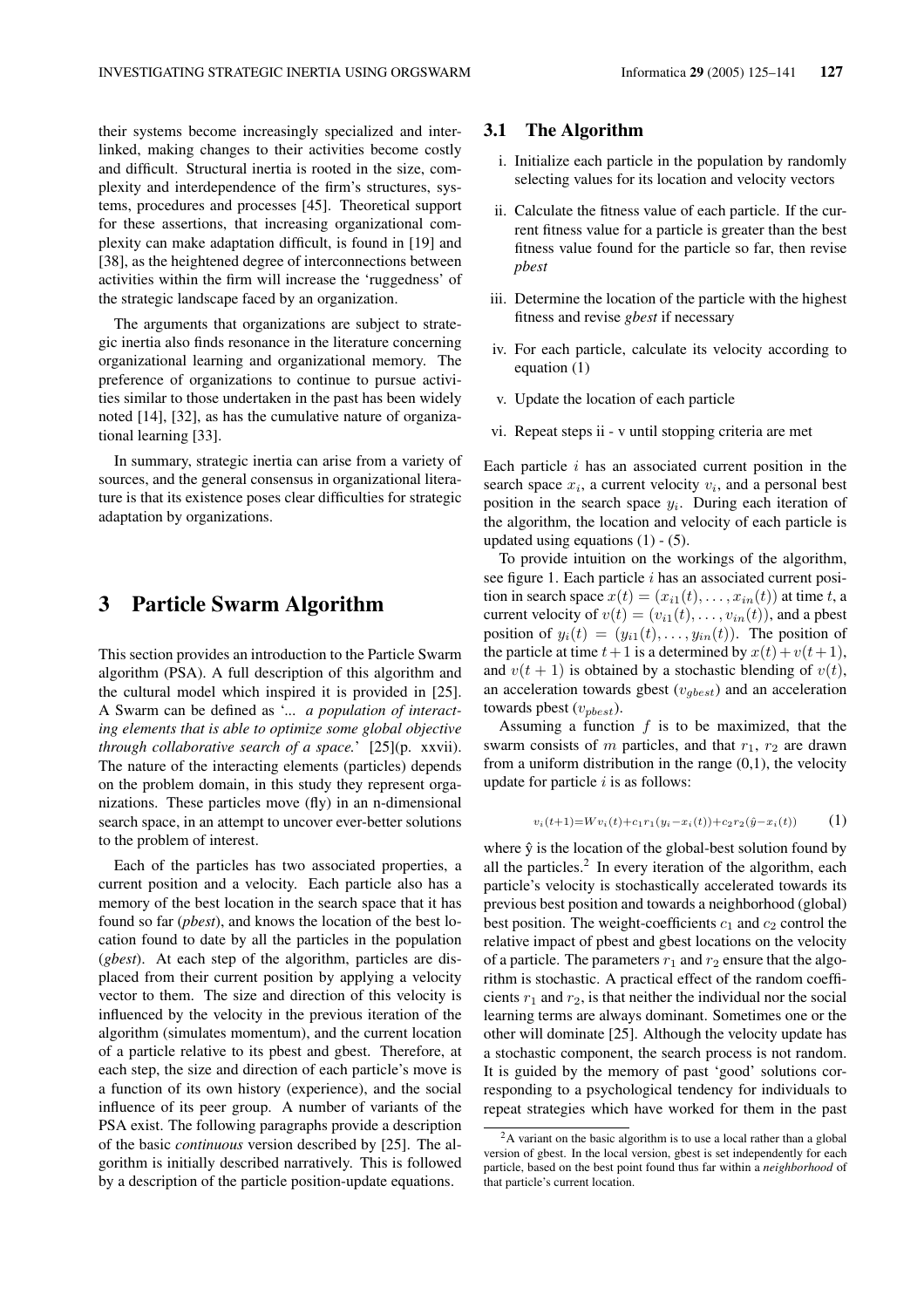

Figure 1: A representation of the particle position-update process.

[22], and by the global best solution found by all particles thus far. W represents a momentum coefficient which controls the impact of a particle's prior-period velocity on its current velocity. Each component of a velocity vector  $v_i$  is restricted to a range  $[-v_{max}, v_{max}]$  to ensure that individual particles do not leave the search space. The implementation of a  $v_{max}$  parameter can also be interpreted as simulating the incremental nature of most learning processes [22]. The value of  $v_{max}$  is usually chosen to be  $k * x_{max}$ , where  $0 < k < 1$ . Once the velocity update for particle i is determined, its position is updated and pbest is updated if necessary.

$$
x_i(t+1) = x_i(t) + v_i(t+1)
$$
 (2)

$$
y_i(t+1) = y_i(t) \text{ if, } f(x_i(t)) \le f(y_i(t)), \tag{3}
$$

$$
y_i(t+1) = x_i(t) \text{ if, } f(x_i(t)) > f(y_i(t))
$$
 (4)

After all  $m$  particles have been updated, a check is made to determine whether gbest needs to be updated.

$$
\hat{y}\in(y_0,y_1,...,y_m)|f(\hat{y})=\max\ (f(y_0),f(y_1),...,f(y_m))\qquad(5)
$$

#### 3.1.1 PSA vs the Genetic Algorithm

It is noted that the PSA bears similarity to other biologically-inspired optimizing algorithms. Like the Genetic Algorithm (GA), it is a population-based algorithm, is typically initialized with a population (swarm) of random solutions, and search proceeds by updating these solution each generation (iteration). Unlike the GA, the move (update) operators are not direct analogs of the genetic operators of mutation and crossover,<sup>3</sup> there is no explicit selection process, and potential solutions are referred to as particles rather than as chromosomes.

The communication (information-sharing) mechanism of the PSA also differs from that of the GA. In the GA, the communication is between two solutions, in the PSA, the communication is between the current solution, its pbest and the gbest. Hence, candidate solutions can 'see' the global best solution found by all particles thus far. The movement of each particle through the search space is influenced by their own previous experience (history) and a wish to move towards the global, best position found thus far by other particles [39].

## 3.2 The PSA and Social Learning

Despite its simplicity, the PSA is capable of capturing a surprising level of complexity, as individual particles are capable of both individual and social learning. In social settings, individuals are not '*...isolated information-processing entities ...*' [25] (p. xv), but also learn from the experiences of their peers. Social behavior helps individuals to adapt to their environment, as it ensures that they obtain access to more information than that captured by their own senses. Learning in social species is therefore distributed and parallel.

Communication (interactions) between agents (individuals) in a social system may be direct or indirect. An example of the former could arise when two organizations trade with one another. Examples of the latter include:

- i. the observation of the success (or otherwise) of a strategy being pursued by another organization, and
- ii. *stigmergy* which arises when an organization modifies the environment, which in turn causes an alteration of the actions of another organization at a later time.

The first of these indirect learning mechanisms is included in the canonical PSA, the second can be included through an adaption of the basic model.

<sup>&</sup>lt;sup>3</sup>It can be argued that the velocity vector update does bear similarity to a recombination operator, being impacted by the location of pbest and gbest [21].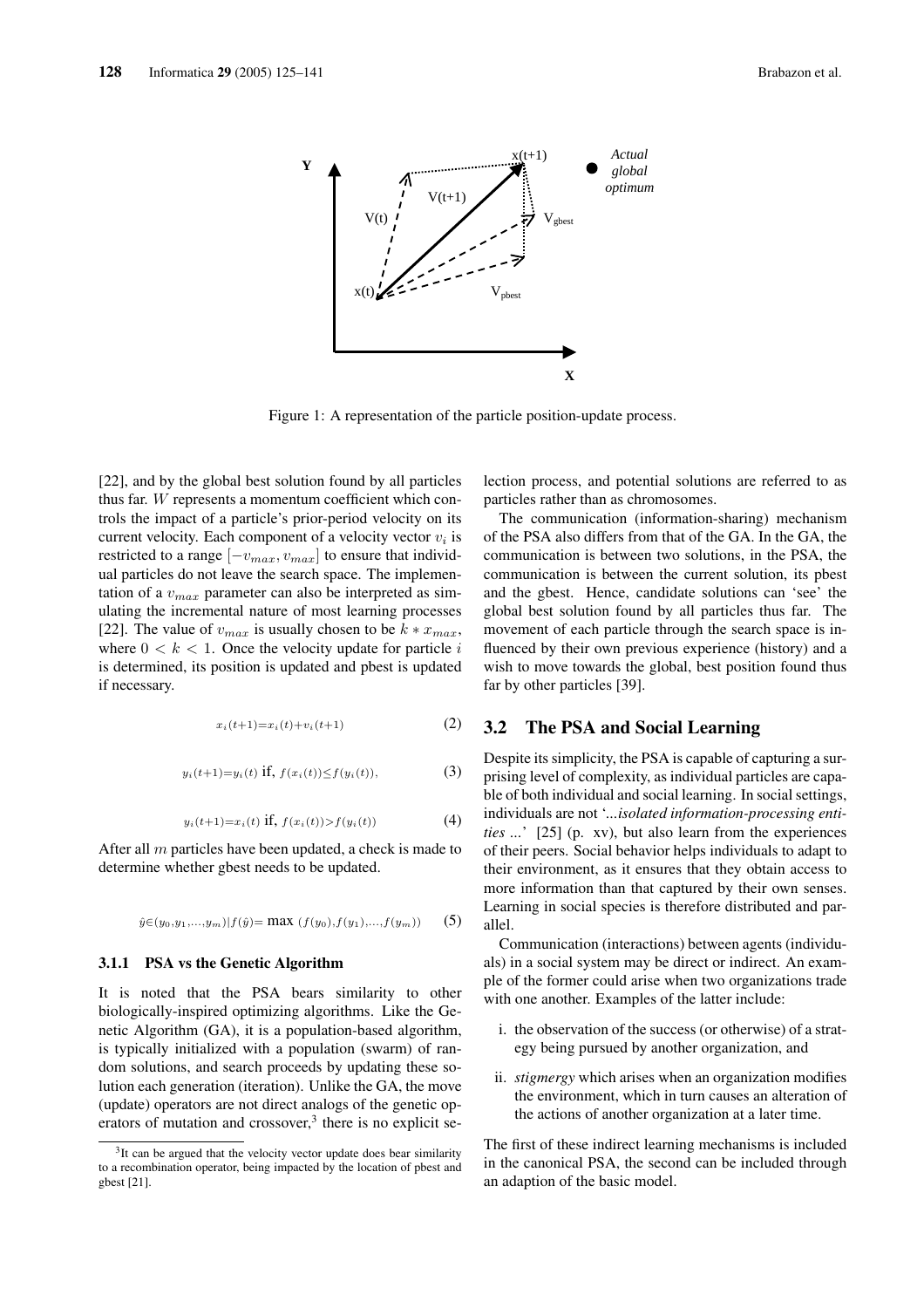The mechanisms of the basic Particle Swarm model bear *prima facie* similarities to those of the domain of interest, organizational adaptation. It embeds concepts of a population of entities which are capable of individual and social learning. However, the model requires modification before it can employed as a plausible model of organizational adaptation. These modifications, along with a definition of the strategic landscape used in this study are discussed in the next section.

# 4 OrgSwarm Model

This section describes the simulation model (OrgSwarm) employed in this study [7], [8]. The model can be classed as a multi-agent system (MAS). MASs focus attention on collective intelligence, and the emergence of behaviors through the interactions between the agents. MAS usually contain a world (environment), agents, relations between the entities, a set of activities that the agents can perform, and changes to the environment as a result of these activities [44]. The key components of the simulation model, the landscape generator (environment), and the adaption of the basic Particle Swarm algorithm to incorporate the activities and interactions of the agents (organizations) are described next.

## 4.1 Strategic Landscape

In this study, the strategic landscape is defined using the NK model [18], [19]. Application of the NK model to define a strategic landscape is not atypical and has support from existing literature in organizational science [28],[38], [15], and related work on technological innovation [29], [20], [41], [37]. The NK model considers the behavior of systems which are comprised of a configuration (string) of N individual elements. Each of these elements are in turn interconnected to K other of the N elements  $(K < N)$ . In a general description of such systems, each of the N elements can assume a finite number of states. If the number of states for each element is constant  $(S)$ , the space of all possible configurations has N dimensions, and contains a total of  $\Pi^N$ ,  $S$  accessible configurations.  $\prod_{i=1}^{N} S_i$  possible configurations.

In Kauffman's operationalization of this general framework [19], the number of states for each element is restricted to two (0 or 1). Therefore the configuration of N elements can be represented as a binary string. The parameter K, determines the degree of fitness interconnectedness of each of the N elements and can vary in value from 0 to N-1. In one limiting case where K=0, the contribution of each of the N elements to the overall fitness value (or worth) of the configuration are independent of each other. As K increases, this mapping becomes more complex, until at the upper limit when K=N-1, the fitness contribution of any of the N elements depends both on its own state, and the simultaneous states of all the other N-1 elements, describing a fully-connected graph.

i, the contribution of this element  $(f_i)$  to the overall fitness (F) of the entire configuration is given by  $f_i(s_i)$  when K=0. When K > 0, the contribution of an individual element to overall fitness, depends both on its state, and the states of K other elements to which it is linked  $(f_i(s_i:s_{i1},...,s_{ik}))$ . A random fitness function  $(U(0,1))$  is adopted, and the overall fitness of each configuration is calculated as the average of the fitness values of each of its individual elements. Therefore, if the fitness values of the individual elements are  $f_1, ..., f_N$ , overall fitness  $(F)$  is:

$$
F = \frac{\sum_{i=1}^{N} f_i}{N} \tag{6}
$$

Altering the value of K effects the ruggedness of the described landscape, and consequently impacts on the difficulty of search on this landscape [18], [19]. The strength of the NK model in the context of this study is that by tuning the value of K it can be used to generate strategic landscapes (graphs) of differing degrees of local-fitness correlation (ruggedness). The strategy of an organization is characterized as consisting of N attributes [28]. Each of these attributes represents a strategic decision or policy choice, that an organization faces. Hence, a specific strategic configuration s, is represented as a vector  $s_1, ..., s_N$  where each attribute can assume a value of 0 or 1 [38]. The vector of attributes represents an entire organizational form, hence it embeds a choice of markets, products, method of competing in a chosen market, and method of internally structuring the organization [38]. Good consistent sets of strategic decisions (configurations), correspond to peaks on the strategic landscape.

The definition of an organization as a vector of strategic attributes finds resonance in the work of Porter [35], [36], where organizations are conceptualized as a series of activities forming a value-chain. $4$  The choice of what activities to perform, and subsequent decisions as to how to perform these activities, defines the strategy of the organization. The individual attributes of an organization's strategy interact. For example, the value of an efficient manufacturing process is enhanced when combined with a highquality sales force. Differing values for K correspond to varying degrees of payoff-interaction among elements of the organization's strategy [38]. As K increases, the difficulty of the task facing strategic decision makers is magnified. Local-search attempts to improve an organization's position on the strategic landscape become ensnared in a web of conflicting constraints.

It is acknowledged that there are limitations to using the NK model as a strategic landscape generator. The model produces a finite graph and presupposes the existence of a strategy space, albeit one which may be poorly understood by strategists. This implies that it is inappropriate to apply the NK model to examine very long run adaptive processes, where organizational fitness is not clearly bounded, and

<sup>4</sup>This activity-based conceptualization has spread beyond studies of strategy to encompass new methods of costing products/services [17].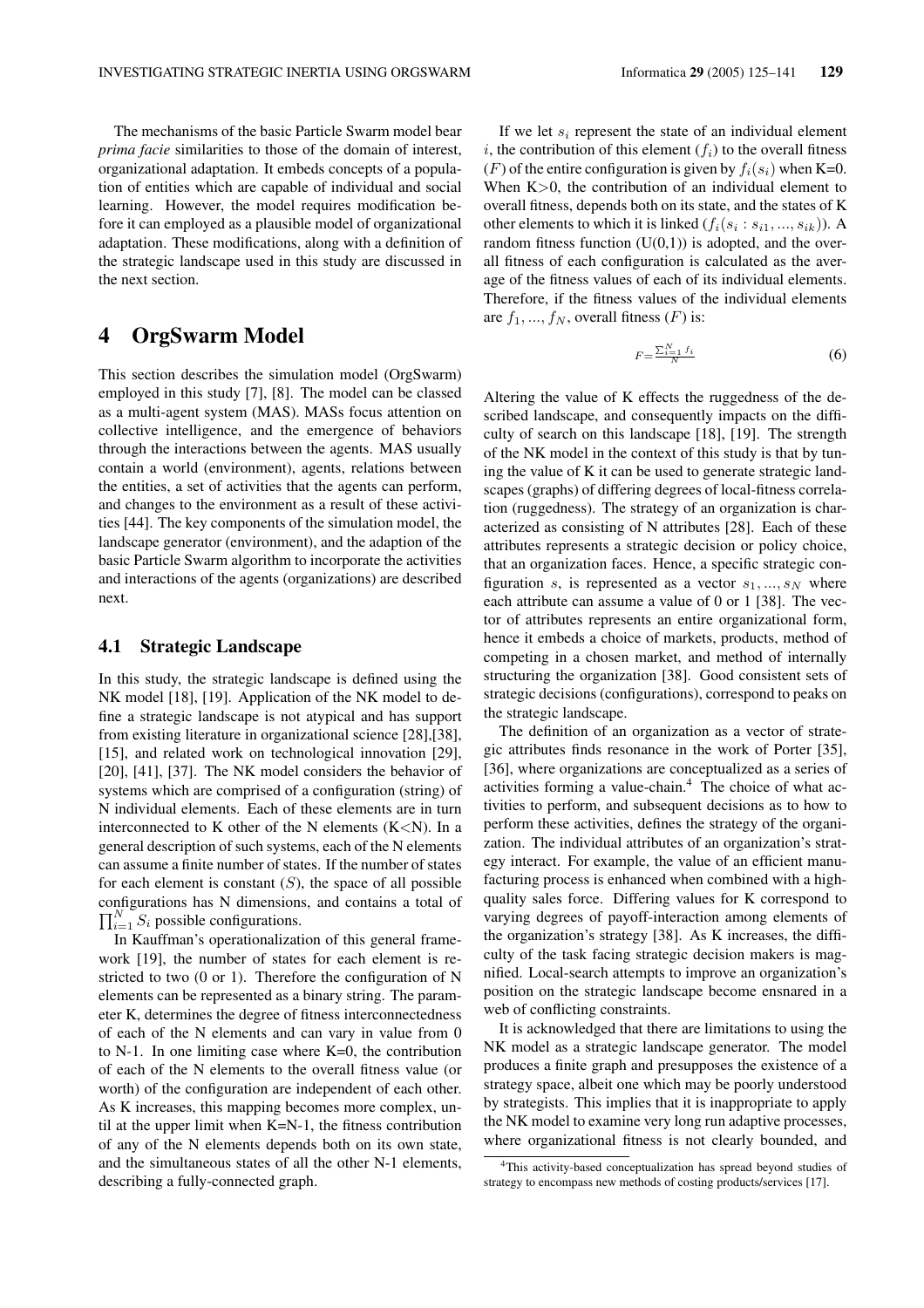where the dimensionality of the strategy space itself could change. It is also noted that the NK model assumes a constant value of K for all elements. In reality, the value of K is likely to differ for varying elements of a strategy vector. In the work of [37], a distinction is drawn between *generic activities* which are likely to have an optimal configuration for many firms, for example, the possession of an accounting system. Generic activities (or 'table-stakes'), whilst important for the successful operation of the firm, are usually not strongly interconnected with the non-generic activities of the firm [37]. In contrast, the firm-specific element of strategy are typically highly interconnected, as they embed choices involving trade-offs between alternative strategic configurations [36], [37]. Hence, the NK landscape can be considered to represent these non-generic, interconnected, elements of the strategy vector, rendering the assumption of a constant value of K more plausible.

## 4.2 The Algorithm

Five characteristics of the problem domain which impact on the design of a simulation model are:

- i. the environment is dynamic,
- ii. organizations are prone to strategic inertia,
- iii. organizations do not knowingly select poorer strategies than the one they already have (election operator),
- iv. organizations make errorful *ex-ante* assessments of fitness, and
- v. organizations co-evolve.

Each of these factors is embedded in our simulation model. In this study we report results which consider the first three of these factors. Future work will extend this to incorporate the latter two. We note that this model bears passing resemblance to the eleMentals model of [24], which combined a swarm algorithm and an NK landscape, to investigate the development of culture and intelligence in a population of hypothetical beings called eleMentals. However, the strategic model developed in this study is differentiated from the eleMental model, not just on grounds of application domain, but because of the inclusion of an inertia operator, and also by the investigation of both static and dynamic environments.

#### 4.2.1 Dynamic environment

Organizations do not compete in a static environment. Rather they can individually and collectively alter their environment. The environment may also be altered as a result of exogenous events. The second of these factors is implemented in this study by allowing the landscape itself to be respecified. During the course of a simulation run, the strategic landscape can be stochastically subject to minor or major respecification, mimicking a *regime change*, such as the emergence of a new technology, or a change in customer preferences. These respecifications simulate a dynamic environment, and a change in the environment may at least partially negate the value of past learning (adaptation) by organizations.<sup>5</sup> Minor respecifications are simulated by altering the fitness values associated with one of the N dimensions in the NK model, whereas in major changes, the fitness of the entire NK landscape is redefined. The probability that a minor or major respecification occurs is controlled by the modeler.

#### 4.2.2 Inertia

Organizations do not have complete freedom to alter their current strategy. Their adaptive processes are subject to conservatism arising from inertia. Inertia springs from the organization's culture, history, and the mental models of its management [4]. In the simulation strategic inertia is mimicked by implementing a 'strategic anchor'. The degree of inertia can be varied in the simulations from zero to high. In the latter case, the organization is highly constrained from altering its strategic stance. By allowing the weight of this anchor to vary, adaptation processes corresponding to different industries, each with different levels of inertia, can be simulated. Inertia could be incorporated into the PSA in a variety of ways. We have chosen to incorporate it into the velocity update equation, so that the velocity and direction of the particle at each iteration is also a function of the location of its 'strategic anchor'. Therefore for the simulations, equation 1 is altered by adding an additional inertia term

#### $v_{\,i}\,(\,t+1)=\!v_{\,i}\,(\,t)+R_{\,1}\,(\,y_{\,i}-x_{\,i}\,(\,t))+R_{\,2}\,(\,\hat{y}-x_{\,i}\,(\,t)+R_{\,3}\,(\,a_{\,i}-x_{\,i}$  $(7)$

where  $a_i$  represents the value of the anchor on dimension i (a full description of the other terms such as  $R_1$  is provided in the pseudo-code below). This anchor can be fixed at the initial position of the particle at the start of the algorithm, or it can be allowed to 'drag', thereby being responsive to the recent adaptive history of the particle. Both the weight attached to the anchor parameter (relative to those attached to pbest and gbest), and in the case of a dragging anchor, the number of periods over which the anchor can drag, can be altered by the modeler.

It is noted that the concept of inertia developed in this paper is not limited to organizations, but is plausibly a general feature of social systems. Hence, the extension of the social swarm model to incorporate inertia may prove useful beyond this study.

#### 4.2.3 Election operator

Real-world organizations do not usually intentionally move to poorer strategies. Hence, an election operator is im-

<sup>5</sup>As noted by [11] (p. xxvii), '*the very processes and values that constitute an organization's capabilities in one context, define its disabilities in another.*'.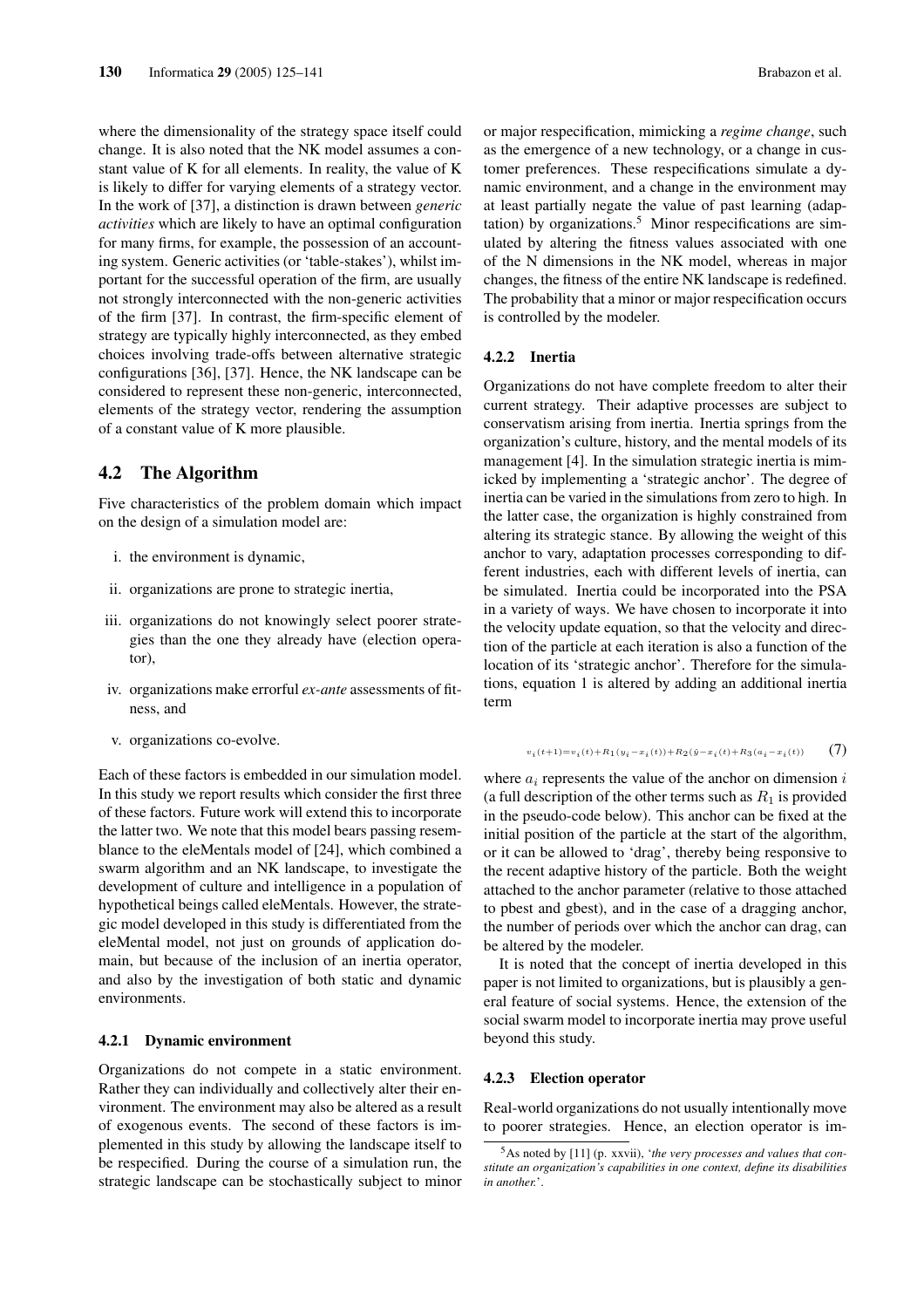plemented, whereby position updates which would worsen an organization's strategic fitness are discarded. In these cases, an organization remains at its current location. One economic interpretation of the election operator, is that strategists carry out a mental simulation or *thought experiment*. If the expected fitness of the proposed strategy appears unattractive, the 'bad idea' is discarded [6], [25]. The simulation therefore incorporates a 'rachet' operator option, which if turned on, ensures that an organization only updates (alters) its strategy if the new strategy being considered is better than its current strategy. By permitting strategists to conduct thought experiment during each iteration of the algorithm, strategists are given a *look-ahead* capability. They can direct their adaptive efforts to the area of the strategic landscape which offer potential.

### 4.2.4 Outline of algorithm

A number of further modifications to the basic PSA are required. As the strategic landscape is defined using a binary representation, the canonical PSA described above is adapted for the binary case using the *BinPSO* version of the algorithm [23]. The binary version of the PSA is inspired by the idea that an agent's probability of making a binary decision (yes/no, true/false) is a function of both personal and social factors Eq. 8.

$$
\scriptstyle P(\mathbf{x_i}(t+1)=1)=f(\mathbf{x_i}(t),\mathbf{v_i}(t),\mathbf{pbest},\mathbf{gbest},\mathbf{anchor}) \qquad \qquad \textbf{(8)}
$$

The vector  $v_i$  is now interpreted as organization i's predisposition to set each of the  $n$  binary strategic choices that they face to one. The higher the value of  $v_i^j$  for an individual decision  $j$ , the more likely that organization  $i$  will choose to set decision  $j = 1$ , with lower values of  $v_i^j$  favoring the choice of decision  $j = 0$ .

In order to model the tendency of organizations to repeat historically good strategies, values for each dimension of  $x_i$ , which match those of **pbest**, should become more probable in the future, and the  $Prob(x_i^j = 1)$  should be adjusted towards  $pbest_i^j$  on each dimension j. Adding the difference between  $pbest_i^j$  and  $x_i^j$  for organization *i* to  $v_i^j$ will move the probability thresholds towards 1.0, if the distance is positive ( $pbest_i^j = 1$  and  $x_i^j = 0$ ). If the difference between  $pbest_i^j$  and  $x_i^j$  for organization i is negative (*pbest<sub>i</sub>* $i^j = 0$ ), and  $x_i^j = 1$ , adding the difference to  $v_i^j$ will move it towards 0.0. The difference in each case is weighted by a random number drawn from  $U(0,1)$ .<sup>6</sup>

In order to ensure that the vector  $v_i(t + 1)$  is mapped into (0,1), a sigmoid transformation is performed on each element j of  $v_i(t + 1)$  (Eq. 9), and each element of  $Sig(\mathbf{v}_i(t))$  is mapped to either 0 or 1 by comparing it with a vector of random numbers  $prob_i(t + 1)$  drawn from  $U(0, 1)$  (**Eq.** 10).

$$
Sig(v_i^j(t+1)) = \frac{1}{1 + exp(-v_i^j(t+1))}
$$
\n(9)

$$
\text{prob}_{i}^{j}(t+1) < \text{Sig}(v_{i}^{j}(t+1)) \text{ then } x_{i}^{j}(t+1) = 1; \text{ else } x_{i}^{j}(t+1) = 0 \qquad (10)
$$

The pseudo-code for the algorithm is as follows:

```
For each dimension n<br>
v[n]=v[n]+R1*(g[n]-x[n])+R2*(p[n]-x[n])+R3*(a[n]-x[n])<br>
If(v[n]>Max) v[n]=Vmax<br>
If(v[n]<-Vmax) v[n]=-Vmax
   If(Pr<S(v[n]))t[n]=1
Else t[n]=0
UpdateAnchor(a) //if iteratively update anchor
//option is selected
```
 $R1, R2$  and  $R3$  are random weights drawn from a uniform distribution ranging from 0 to  $R1_{max}$ ,  $R2_{max}$  and  $R3_{max}$ respectively, and they weight the importance attached to the gbest, pbest and anchor in each iteration of the algorithm.  $R1_{max}$ ,  $R2_{max}$  and  $R3_{max}$  are constrained to sum up to 4.0.  $x$  is the particle's actual position,  $g$  is the global best position,  $p$  each particle's personal best position and  $a$ is the position of the particle's anchor.  $V_{max}$  is set to 4.0.  $Pr$  is a probability value drawn from a uniform distribution ranging from  $0$  to 1, and  $S$  is the sigmoid function:  $S(x) = \frac{1}{1 + exp(-x)}$ , which squashes v into a 0 to 1 range.  $t$  is a temporary record which is used in order to implement conditional moving. If the new strategy is accepted, t is copied into x, otherwise t is discarded and x remains unchanged.

# 5 Results

This section provides the results from our simulation study. As the adaptive process is stochastic, and as the initialization of the position and velocity for each organization is random, each simulation run describes a single samplepath through time. There are many possible sample-paths, so the results of the simulations are averaged over multiple (30) runs in an attempt to uncover prevalent characteristics of the sample paths which the system can give rise to. All simulations were run for 5,000 iterations, and all reported fitnesses are the average population fitnesses, and average environment best fitnesses, across 30 separate simulation runs. On each of the simulation runs, the NK landscape is specified anew, and the positions and velocities of particles are randomly initialized at the start of each run. A population of 20 particles is employed, with a neighborhood of size 18. The choice of a high value for the neighborhood, relative to the size of the population, arises from the observation that real-world organizations know the profitability of their competitors.

Tables (1, 2 and 3) provide the results for each of fourteen distinct PSA variants, at the end of 5,000 iterations, across a number of static and dynamic NK landscape scenarios. In each scenario, the same series of simulations are undertaken. Initially, a basic PSA is employed, without an anchor or a rachet (conditional move) operator. This

<sup>6</sup>Similarly, each organization has a tendency to match the values for each dimension of  $x_i$  to those of **gbest**, and its anchor. Therefore, the resulting value of  $v_i^j(t + 1)$ , is influenced by  $v_i^j(t)$ , and the position of gbest, pbest, and anchor.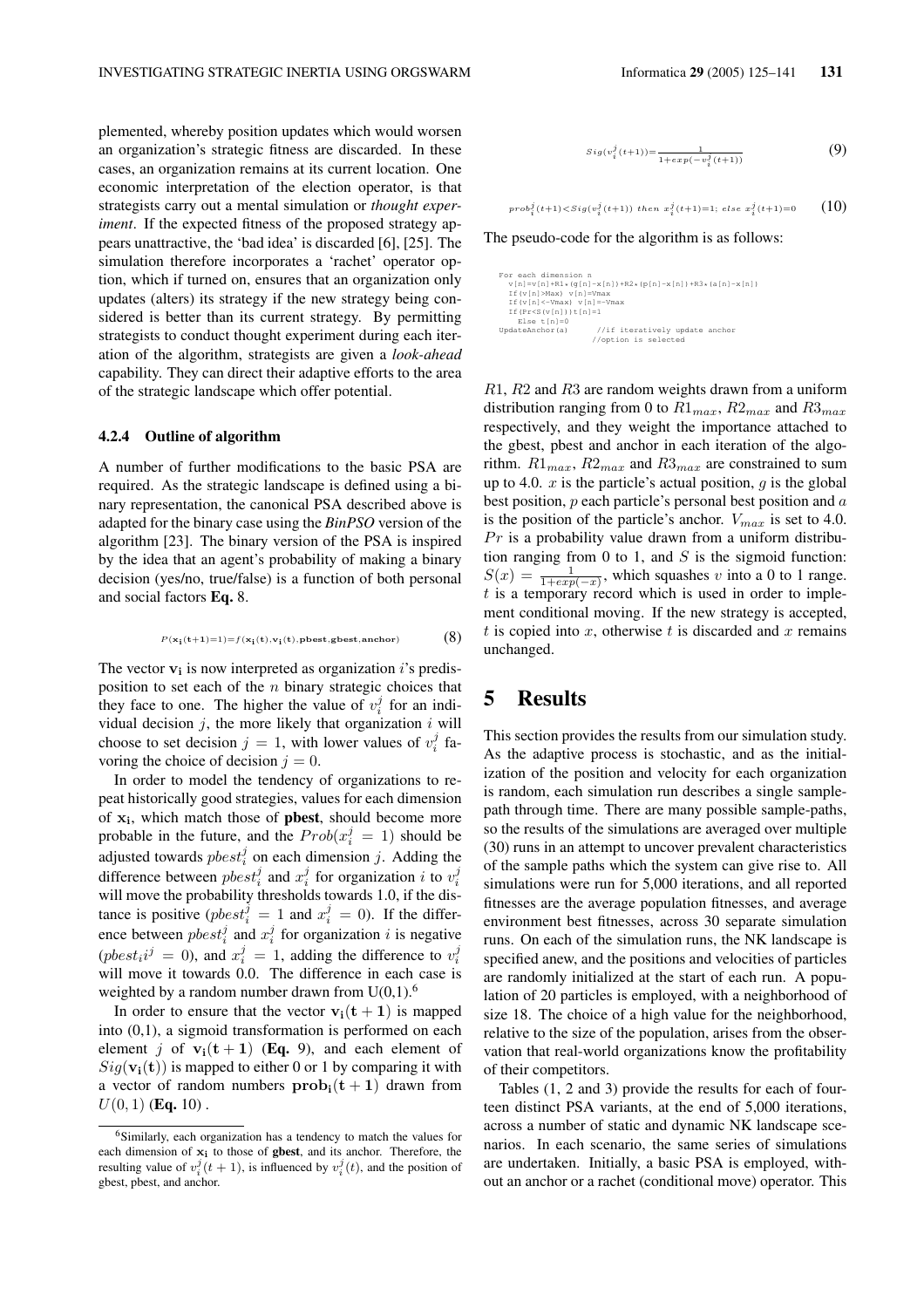simulates a population of organizations searching a strategic landscape, where the population has no strategic inertia, and where organizations do not utilize a rachet operator in deciding whether to alter their position on the strategic landscape.

The basic PSA is then supplemented by a series of strategic anchor formulations, ranging from an anchor which does not change position during the simulation (initial anchor) to one which can adapt after a time-lag (moving anchor). Two lag periods are examined, a 20 and a 50 iteration lag. Differing weights can be attached to the inertia term in the velocity equation, ranging from 0 (inertia is turned off) to a maximum of 4. To determine whether the weight factor has a critical impact on the results, results are reported for weight values of both 1 and 3. Next, to isolate the effect of the rachet, the conditional move operator is implemented, and inertia is turned off. Finally, to ascertain the dual effect of both rachet and inertia when they are combined, the inertia simulations outlined above are repeated with the rachet operator turned on.

Real world strategy vectors consist of a large array of strategic decisions. A value of N=96 was chosen in defining the landscapes in this simulation. It is noted that there is no unique value of N that could have been selected, but the selection of very large values are not feasible due to computational limitations. However, a binary string of 96 bits provides  $2^{96}$ , or approximately  $10^{28}$ , distinct choices of strategy. It is also noted that we would expect the dimensionality of the strategy vector to exceed the number of organizations in the population, hence the size of the population is kept below 96, and a value of 20 is chosen. A series of landscapes of differing K values (0,4 and 10), representing differing degrees of fitness inter-connectivity, were used in the simulations.

## 5.1 Static Landscape

Table 1 and figures 2 and 3, provide the results for a static NK landscape.<sup>7</sup> Examining these results suggests that the basic PSA, without inertia or rachet operators, performs poorly, even on a static landscape. The average of the average batch populational fitnesses obtained after 5,000 iterations is not better than random search (the expected value of a random point on the landscape is 0.50), suggesting that unfettered adaptive efforts, based on communication between organizations (gbest), and a memory of good past strategies (pbest) is not sufficient to achieve high levels of populational fitness. When a series of anchor mechanisms simulating strategic inertia are added to the basic PSA, the results are not qualitatively altered from those of the basic PSA. This suggests that communication and inertia alone, are not sufficient for the attainment of high levels of populational strategic fitness.

When a rachet operator is added to the basic PSA, a significant improvement in both average populational, and average environment best fitness is obtained across landscapes of all K values, suggesting that the simple decision heuristic of *only abandon a current strategy for a better one* can lead to notable increases in populational fitness. Finally, the results of a series of combination anchor and rachet mechanisms are reported. Virtually all of these combinations lead to significantly (at the 5% level) enhanced levels of populational fitness (against the rachet-only PSA), suggesting that inertia can be beneficial, when combined with a rachet mechanism. Examining the combined rachet and anchor results in more detail, the best results are obtained when the anchor is not fixed at the initial location of each particle on the landscape, but when it is allowed to 'drag' or adapt, over time. It is also noted that the results are not qualitatively sensitive to the weight value (1 or 3).

## 5.2 Dynamic Landscape

The real world is rarely static, and changes in the environment can trigger adaptive behavior by agents in a system [3]. In this simulation, the landscape can change at a variety of time scales, and the size of the relocation 'jump' of the optimum position on the landscape can vary. Therefore, the environment can be changed with varying temporal, and spatial severity [3]. Two specific scenarios are examined. Table 2 and figures 4 and 5, provides the results for the case where a single dimension of the NK landscape is respecified in each iteration of the algorithm with a probability of P=0.00025. Table 3 and figures 6 and 7, provides the results for the case where the entire NK landscape is respecified with the same probability. When the landscape is wholly or partially respecified, the benefits of past strategic learning by organizations is eroded.

Qualitatively, the results in both scenarios are similar to those obtained on the static landscape. The basic PSA, even if supplemented by an anchor mechanism, does not perform any better than random search. Supplementing the basic PSA with the rachet mechanism leads to a significant improvement in populational fitness, with a further improvement in fitness occurring when the rachet is combined with an anchor. In the latter case, an adaptive or dragging anchor gives better results than a fixed anchor, but the results between differing forms of dragging anchor do not show a clear dominance for any particular form. As for the static landscape case, the results for the combined rachet / anchor, are relatively insensitive to the weight value (1 or 3).

# 6 Conclusions

The objective of this study has been to examine the impact of strategic inertia on the dynamic adaptation of a population of organizations. A novel synthesis of a strategic landscape defined using the NK model, and a Particle Swarm metaphor to model the adaption of organizations

 $7$ These simulations were also undertaken with a neighborhood size of four, to determine whether the results were sensitive to neighborhood size. No significant differences in the results between the two neighborhood sizes was noted. As a result, the remaining simulations were run with a neighborhood of size 18.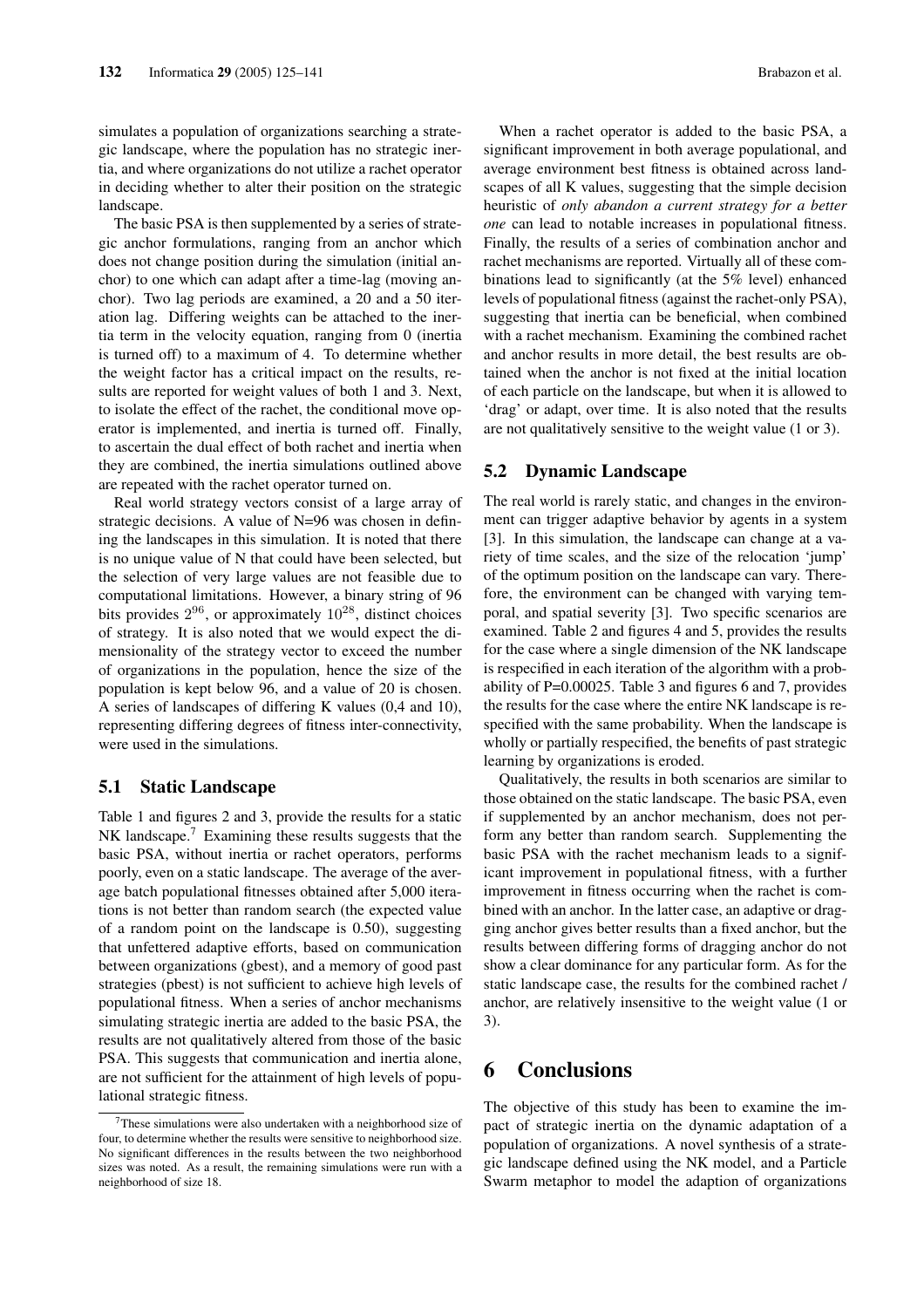

Figure 2: Plot of the mean average fitness on the static landscape where k=0.

on this landscape, is used to construct a simulation model. Adoption of the swarm metaphor allows the incorporation of both social and individual learning mechanisms, and the basic algorithm can be easily adapted to include other search heuristics such as election and inertia.

The results suggest that a degree of strategic inertia, in the presence of an election operator, can assist rather than hamper the adaptive efforts of populations of organizations in static and slowly changing strategic environments. The results also provide an interesting perspective on the claim by [13] that inertia may be a consequence of marketselection processes. The results indicate that there may be good reasons, from a populational perspective, for market selection processes to encourage populations of organizations which exhibit a degree of inertia. Despite the claim for the importance of social learning in populations, the results suggest that social learning alone is of limited benefit. unless supported by an election mechanism.

In the construction of any simulation model, aspects of the real-world system of interest must be omitted. In this study, we omit the cost of making a strategic adjustment,<sup>8</sup> and we omit an explicit birth-death process for the population of organizations.<sup>9</sup> We note that the effect of the gbest, pbest and inertia anchors, is to pin each organization on the landscape. To the extent that the entire collection of organizations have converged to a relatively small region of the landscape, they may find it impossible to migrate

<sup>&</sup>lt;sup>8</sup>Although we note that incorporating such costs would likely enhance the value of inertia.

<sup>&</sup>lt;sup>9</sup>It could be argued that although there is no explicit selection process, the effect of including a gbest term in the model is to incorporate an implicit form of selection, in that organizations with poor strategies are drawn towards the location of gbest, mimicking a selection process.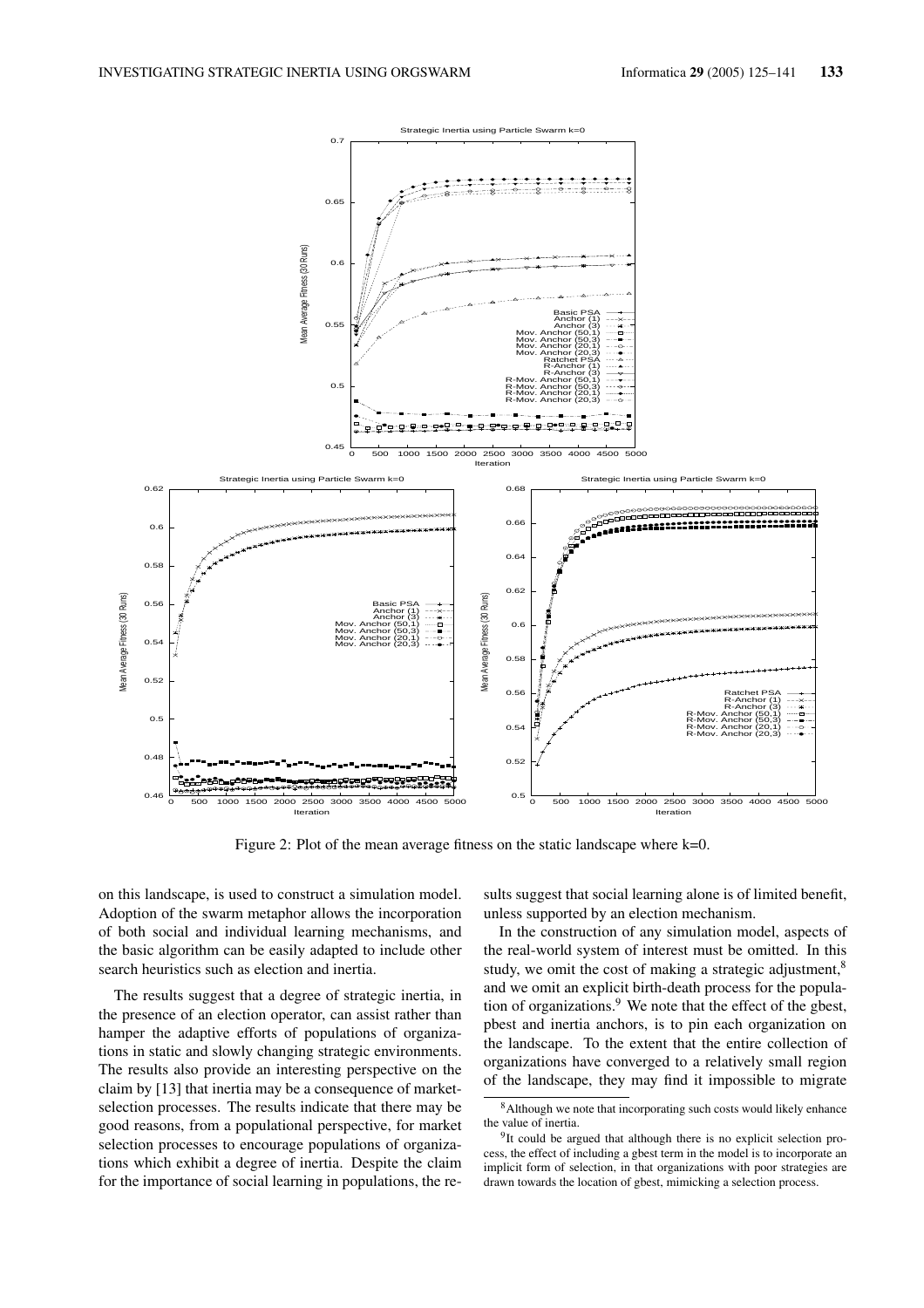

Figure 3: Plot of the mean average fitness on the static landscape where  $k=4$  (left), and where  $k=10$  (right).

to a new high-fitness region of the landscape if that region moves far away from their current location. In real-world environments, this is compensated for by the birth of new organizations.

This study describes the *OrgSwarm* simulator, and reports the results of initial simulations using this model. Future work will extend the range of strategic scenarios, and parameter settings considered. In particular we intend to examine the process of strategic adaptation when strategists make errorful assessments of the fitness of proposed strategies. We also intend to incorporate a co-evolutionary aspect into the model (mimicking direct competition between organizations), wherein the fitness of a strategy is partially determined by the number of organizations which are pursing similar strategies.

# References

- [1] Abido, M. (2002). Optimal power flow using particle swarm optimization, *Electrical power & Energy Systems*, 24:563-571.
- [2] Barnett, W. and Hansen, M. (1996). The Red Queen in Organizational Evolution, *Strategic Management Journal*, 17:139-157.
- [3] Blackwell, T. (2003). Swarms in Dynamic Environments, *in Proceedings of GECCO 2003*, Lecture Notes in Computer Science (2723), Springer-Verlag, Berlin, pp. 1-12.
- [4] Boeker, W. (1989). Strategic Change: The Effects of Founding and History, *Academy of Management Journal*, 32(3):489-515.
- [5] Bonabeau, E., Dorigo, M. and Theraulaz, G. (1999). *Swarm Intelligence: From natural to artificial systems*, Oxford: Oxford University Press.
- [6] Birchenhall, C. (1995). Modular Technical Change and Genetic Algorithms, *Computational Economics*, 8:233-253.
- [7] Brabazon, A., Silva, A., Ferra de Sousa, T., O'Neill, M. and Matthews, R. (2004). A Particle Swarm Model of Organizational Adaptation, *in Proceedings of the Genetic and Evolutionary Computation Conference (GECCO 2004), Lecture Notes in Computer Science (3102)*, Deb et. al. Eds., Seattle, USA, June 26-30, 2004, 1:12-23, Berlin: Springer-Verlag.
- [8] Brabazon, A., Silva, A., Ferra de Sousa, T., O'Neill, M. and Matthews, R. (2004). Investigating Organizational Strategic Inertia Using a Particle Swarm Model, *in Proceedings of the 2004 IEEE Congress on Evolutionary Computation*, 1:652-659, IEEE Press: New Jersey.
- [9] Carroll, G. and Hannan, T. (1995). *Organizations in Industry: strategy, structure and selection*, New York: Oxford University Press.
- [10] Child, J. (1972). Organizational Structure, Environment and Performance: The Role of Strategic Choice, *Sociology*, 6:2-22.
- [11] Christensen, C. (1997). *The Innovator's Dilemma*, (HarperBusiness Essentials, 2003 edition), New York: HarperBusiness Essentials.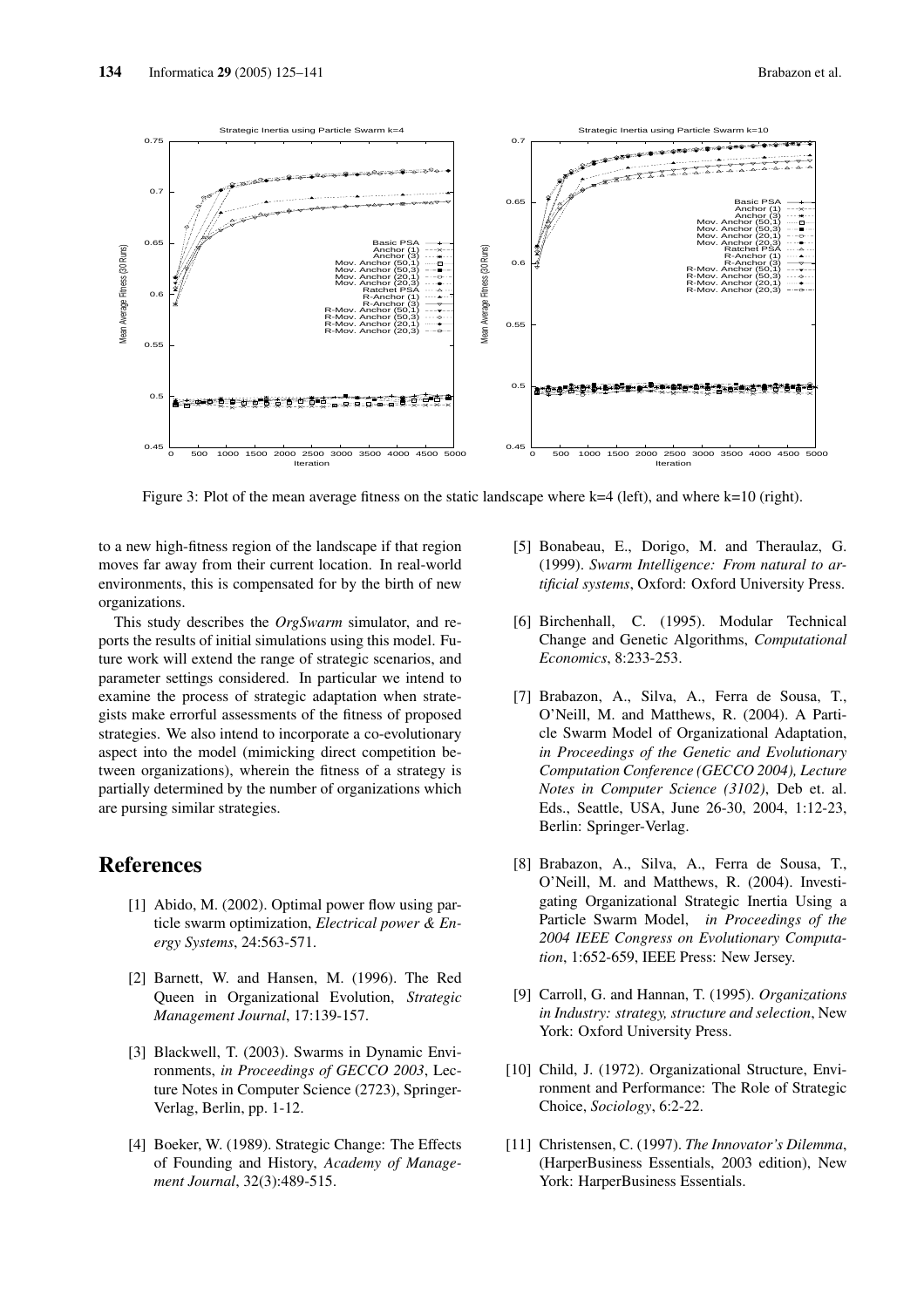- [12] Hannan, M. and Freeman, J. (1977). The Populational Ecology of Organizations, *American Journal of Sociology*, 82(5): 929-964.
- [13] Hannan, M. and Freeman, J. (1984). Structural Inertia and Organizational Change, *American Sociological Review*, 49:149-164.
- [14] Helfat, C. (1994). Evolutionary Trajectories in Petroleum Firm R&D, *Management Science*, 40(12):1720-1747.
- [15] Gavetti, G. and Levinthal, D. (2000). Looking Forward and Looking Backward: Cognitive and Experiential Search, *Administrative Science Quarterly*, 45:113- 137.
- [16] Hammer, M. and Champy, J. (2001). Reengineering the corporation (revised edition): A manifesto for business revolution, HarperBusiness: New York.
- [17] Kaplan, R. and Cooper, R. (1998). *Cost and effect: Using integrated cost systems to drive profitability and performance*, Boston, Massachusetts: Harvard Business School Press.
- [18] Kauffman, S. and Levin, S. (1987). Towards a General Theory of Adaptive Walks on Rugged Landscapes, *Journal of Theoretical Biology*, 128:11-45.
- [19] Kauffman, S. (1993). *The Origins of Order*, Oxford,England: Oxford University Press.
- [20] Kauffman, S., Lobo, J. and MacReady, W. (1998). Optimal Search on a Technology Landscape, *Santa Fe Institute Working Paper 98-10-091*.
- [21] Kennedy, J. and Eberhart, R. (1995). Particle swarm optimization, *Proceedings of the IEEE International Conference on Neural Networks*, December 1995, pp. 1942-1948.
- [22] Kennedy, J. (1997). The particle swarm: Social adaptation of knowledge, *in Proceedings of the International Conference on Evolutionary Computation*, pp. 303-308, Piscataway, New Jersey:IEEE Press.
- [23] Kennedy, J. and Eberhart, R. (1997). A discrete binary version of the particle swarm algorithm, *Proceedings of the Conference on Systems, Man and Cybernetics*, pp. 4104-4109, Piscataway, New Jersey: IEEE Press.
- [24] Kennedy, J. (1999). Minds and Cultures: Particle Swam Implications for Beings in Sociocognitive Space, *Adaptive Behavior*, 7(3/4):269-288.
- [25] Kennedy, J., Eberhart, R. and Shi, Y. (2001). *Swarm Intelligence*, San Mateo, California: Morgan Kauffman.
- [26] Kitts, B., Edvinsson, L. and Beding, T. (2001). Intellectual capital: from intangible assets to fitness landscapes, *Expert Systems with Applications*, 20:35-50.
- [27] Levinthal, D. (1991). Random Walks and Organisational Mortality, *Administrative Science Quarterly*, 36:397-420.
- [28] Levinthal, D. (1997). Adaptation on Rugged Landscapes, *Management Science*, 43(7):934- 950.
- [29] Lobo, J. and MacReady, W. (1999). Landscapes: A Natural Extension of Search Theory, *Santa Fe Institute Working Paper 99-05-037*.
- [30] Makadok, R. and Walker, G. (1996). Search and Selection in the Money Market Fund Industry, *Strategic Management Journal*, 17:39-54.
- [31] March, J. (1981). Footnotes to Organizational Change, *Administrative Science Quarterly*, 26:563-577.
- [32] March, J. (1991). Exploration and Exploitation in Organisational Learning, *Organization Science*,  $2(1):71-87$ .
- [33] Nelson, R. and Winter, S. (1982). *An Evolutionary Theory of Economic Change*, Cambridge, Massachusetts, Harvard University Press.
- [34] Ourique, C., Biscaia, E. and Pinto, J. (2002). The use of particale swarm optimization for dynamical analysis in chemical processes, *Computers and Chemical Engineering*, 26:1783-1793.
- [35] Porter, M. (1985). *Competitive Advantage: Creating and Sustaining Superior Performance*, New York, The Free Press.
- [36] Porter, M. (1996). What is Strategy?, *Harvard Business Review*, Nov-Dec, 61-78.
- [37] Porter, M. and Siggelkow, N. (2001). Contextuality within Activity Systems,*Harvard Business School Working Paper Series*, No. 01-053, 2001.
- [38] Rivkin, J. (2000). Imitation of Complex Strategies, *Management Science*, 46(6):824-844.
- [39] Silva, A., Neves, A. and Costa, E. (2002). An empirical comparision of particle swarm and predator prey optimisation, in *Lecture Notes in Artificial Intelligence (2464) - Proceedings of AICS 2002*, edited by M. O'Neill, R.F.E. Sutcliffe, C. Ryan, M. Eaton, N.J.L. Griffith Springer-Verlag, Berlin, pp. 103-110.
- [40] Simon, H. (1993). Strategy and Organizational Evolution, *Strategic Management Journal*, 14:131-142.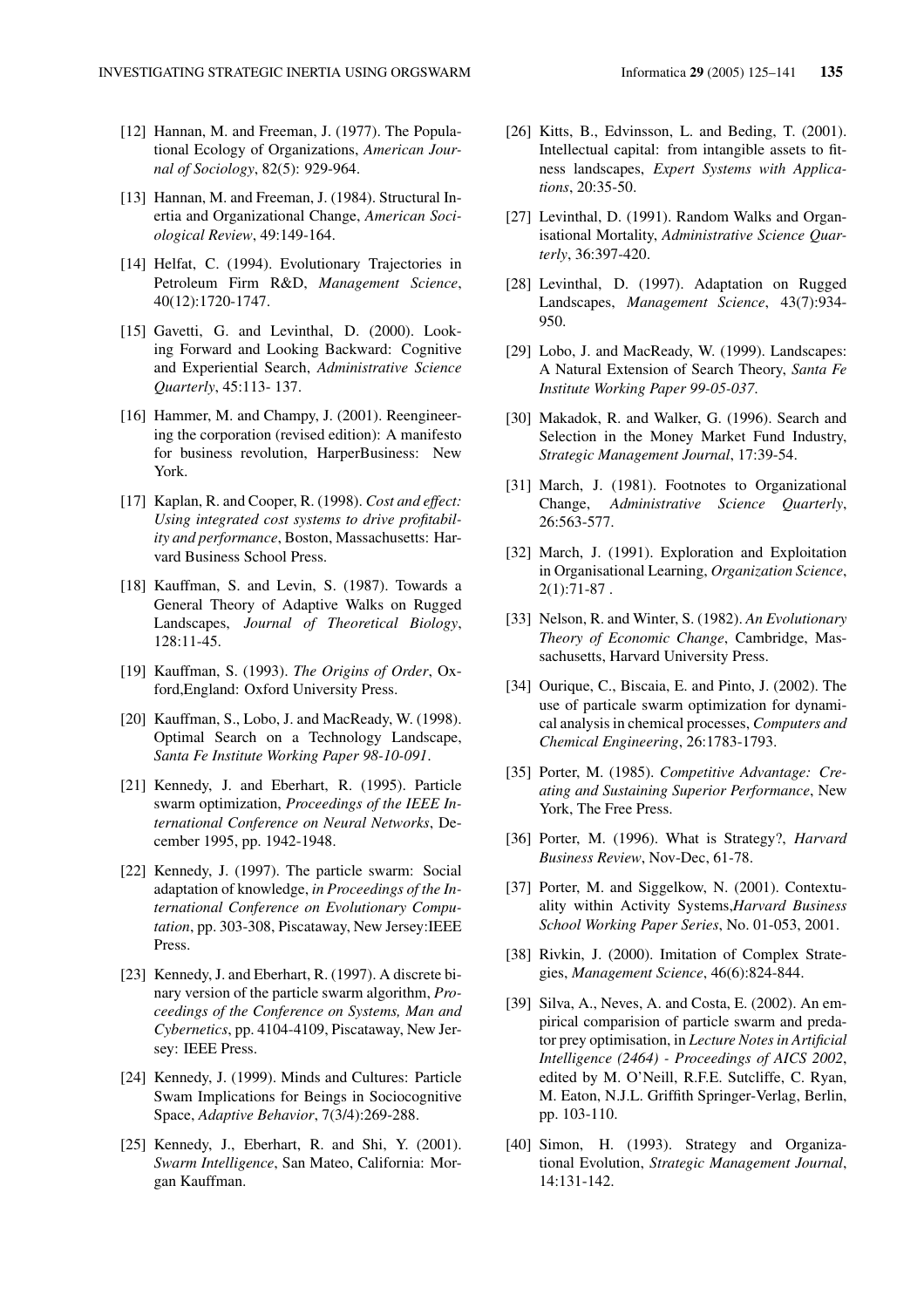- [41] Strumsky, D. and Lobo, J. (2002). If it isn't broken, don't fix it: Extremal search on a technology landscape, *Santa Fe Institute Working Paper 03- 02-003*.
- [42] Stuart, T. and Podolny, J. (1996). Local Search and the Evolution of Technological Capabilities, *Strategic Management Journal*, 17:21-38.
- [43] Sull, D. (1999). Why Good Companies Go Bad, *Harvard Business Review*, 77(4):42-52.
- [44] Tanev, I. and Shimohara, K. (2003). On Role of Implicit Interaction and Explicit Communications in Emergence of Social Behaviour in Continuous Predators-Prey Pursuit Problem, *in Proceedings of GECCO 2003, Lecture Notes in Computer Science (2723)*, Springer-Verlag, Berlin, pp. 74-85.
- [45] Tushman, M. and O'Reilly, C. (1996). Ambidextrous Organizations: Managing Evolutionary and Revolutionary Change, *California Management Review*, 38(4):8-30.
- [46] Wright, S. (1932). The roles of mutation, inbreeding, crossbreeding and selection in evolution, *Proceedings of the Sixth International Congress on Genetics*, 1:356-366.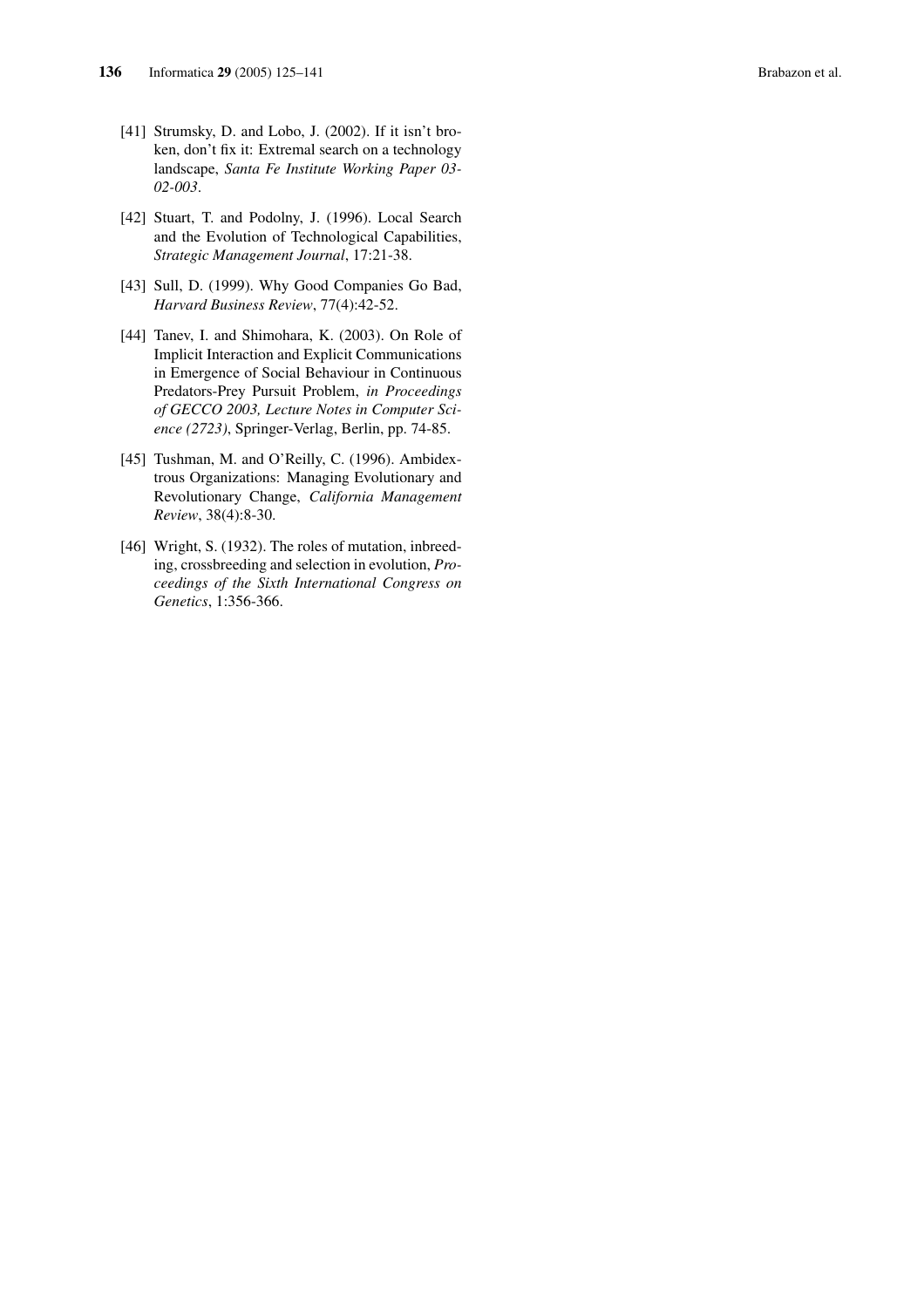| <b>Algorithm</b>          | <b>Fitness</b> |                |                |
|---------------------------|----------------|----------------|----------------|
|                           | $(N=96, K=0)$  | $(N=96, K=4)$  | $(N=96, K=10)$ |
| <b>Basic PSA</b>          | 0.4641(0.5457) | 0.5002(0.6000) | 0.4991(0.6143) |
| Initial Anchor, $w=1$     | 0.4699(0.5484) | 0.4921(0.5967) | 0.4956(0.6102) |
| Initial Anchor, $w=3$     | 0.4943(0.5591) | 0.4994(0.5979) | 0.4991(0.6103) |
| Mov. Anchor $(50,1)$      | 0.4688(0.5500) | 0.4960(0.6003) | 0.4983(0.6145) |
| Mov. Anchor $(50.3)$      | 0.4750(0.5631) | 0.4962(0.6122) | 0.5003(0.6215) |
| Mov. Anchor $(20,1)$      | 0.4644(0.5475) | 0.4986(0.6018) | 0.5001(0.6120) |
| Mov. Anchor $(20,3)$      | 0.4677(0.5492) | 0.4994(0.6156) | 0.4994(0.6229) |
| Rachet PSA                | 0.5756(0.6021) | 0.6896(0.7143) | 0.6789(0.7035) |
| R-Initial Anchor, $w=1$   | 0.6067(0.6416) | 0.6991(0.7261) | 0.6884(0.7167) |
| R-Initial Anchor. $w=3$   | 0.5993(0.6361) | 0.6910(0.7213) | 0.6844(0.7099) |
| $R-Mov.$ Anchor $(50,1)$  | 0.6659(0.6659) | 0.7213(0.7456) | 0.6990(0.7256) |
| $R-Mov$ . Anchor $(50.3)$ | 0.6586(0.6601) | 0.7211(0.7469) | 0.6992(0.7270) |
| $R-Mov.$ Anchor $(20,1)$  | 0.6692(0.6695) | 0.7211(0.7441) | 0.6976(0.7243) |
| $R-Mov.$ Anchor $(20,3)$  | 0.6612(0.6627) | 0.7228(0.7462) | 0.6984(0.7251) |

Table 1: Average (environment best) fitnesses after 5,000 iterations, static landscape.

| Algorithm                 | <b>Fitness</b> |                |                 |
|---------------------------|----------------|----------------|-----------------|
|                           | $(N=96, K=0)$  | $(N=96, K=4)$  | $(N=96, K=10)$  |
| Basic PSA                 | 0.4667(0.5245) | 0.4987(0.5915) | 0.4955(0.6065)  |
| Initial Anchor, $w=1$     | 0.4658(0.5293) | 0.4908(0.5840) | 0.4957(0.6038)  |
| Initial Anchor, $w=3$     | 0.4922(0.5513) | 0.4992(0.5953) | 0.5001(0.60852) |
| Mov. Anchor $(50,1)$      | 0.4614(0.5200) | 0.4975(0.5927) | 0.5008(0.6044)  |
| Mov. Anchor $(50.3)$      | 0.4691(0.5400) | 0.4975(0.6040) | 0.4987(0.6174)  |
| Mov. Anchor $(20,1)$      | 0.4686(0.5315) | 0.5010(0.6002) | 0.4958(0.6099)  |
| Mov. Anchor $(20,3)$      | 0.4661(0.5434) | 0.4964(0.6084) | 0.4988(0.6137)  |
| Rachet PSA                | 0.5783(0.6056) | 0.6859(0.7096) | 0.6808(0.7066)  |
| R-Initial Anchor, $w=1$   | 0.6207(0.6553) | 0.6994(0.7330) | 0.6895(0.7142)  |
| R-Initial Anchor. $w=3$   | 0.5927(0.6239) | 0.6900(0.7182) | 0.6850(0.7140)  |
| $R-Mov.$ Anchor $(50,1)$  | 0.6676(0.6688) | 0.7187(0.7438) | 0.6987(0.7241)  |
| $R-Mov.$ Anchor $(50,3)$  | 0.6696(0.6696) | 0.7203(0.7462) | 0.6989(0.7264)  |
| $R-Mov.$ Anchor $(20,1)$  | 0.6689(0.6694) | 0.7193(0.7426) | 0.6974(0.7251)  |
| $R-Mov$ . Anchor $(20.3)$ | 0.6594(0.6622) | 0.7221(0.7450) | 0.6987(0.7280)  |

Table 2: Average (environment best) fitnesses after 5,000 iterations, 1 dimension respecified periodically.

| <b>Algorithm</b>          | <b>Fitness</b> |                |                |
|---------------------------|----------------|----------------|----------------|
|                           | $(N=96, K=0)$  | $(N=96, K=4)$  | $(N=96, K=10)$ |
| <b>Basic PSA</b>          | 0.4761(0.5428) | 0.4886(0.5891) | 0.4961(0.6019) |
| Initial Anchor, w=1       | 0.4819(0.5524) | 0.4883(0.5822) | 0.4982(0.6075) |
| Initial Anchor, $w=3$     | 0.5021(0.5623) | 0.4967(0.5931) | 0.4998(0.6047) |
| Mov. Anchor $(50,1)$      | 0.4705(0.5450) | 0.4894(0.5863) | 0.4974(0.6008) |
| Mov. Anchor $(50.3)$      | 0.4800(0.5612) | 0.4966(0.6053) | 0.5010(0.6187) |
| Mov. Anchor $(20,1)$      | 0.4757(0.5520) | 0.4926(0.5867) | 0.4985(0.6097) |
| Mov. Anchor $(20.3)$      | 0.4824(0.5632) | 0.4986(0.6041) | 0.5004(0.6163) |
| Rachet PSA                | 0.5877(0.6131) | 0.6802(0.7092) | 0.6754(0.7015) |
| R-Initial Anchor, $w=1$   | 0.6187(0.6508) | 0.6874(0.7180) | 0.6764(0.7070) |
| R-Initial Anchor, $w=3$   | 0.6075(0.6377) | 0.6841(0.7130) | 0.6738(0.7017) |
| R-Mov. Anchor $(50,1)$    | 0.6517(0.6561) | 0.7134(0.7387) | 0.6840(0.7141) |
| $R-Mov$ . Anchor $(50.3)$ | 0.6597(0.6637) | 0.7049(0.7304) | 0.6925(0.7225) |
| R-Mov. Anchor $(20,1)$    | 0.6575(0.6593) | 0.7152(0.7419) | 0.6819(0.7094) |
| $R-Mov.$ Anchor $(20,3)$  | 0.6689(0.6700) | 0.7158(0.7429) | 0.6860(0.7147) |

Table 3: Average (environment best)fitnesses after 5,000 iterations, entire landscape respecified periodically.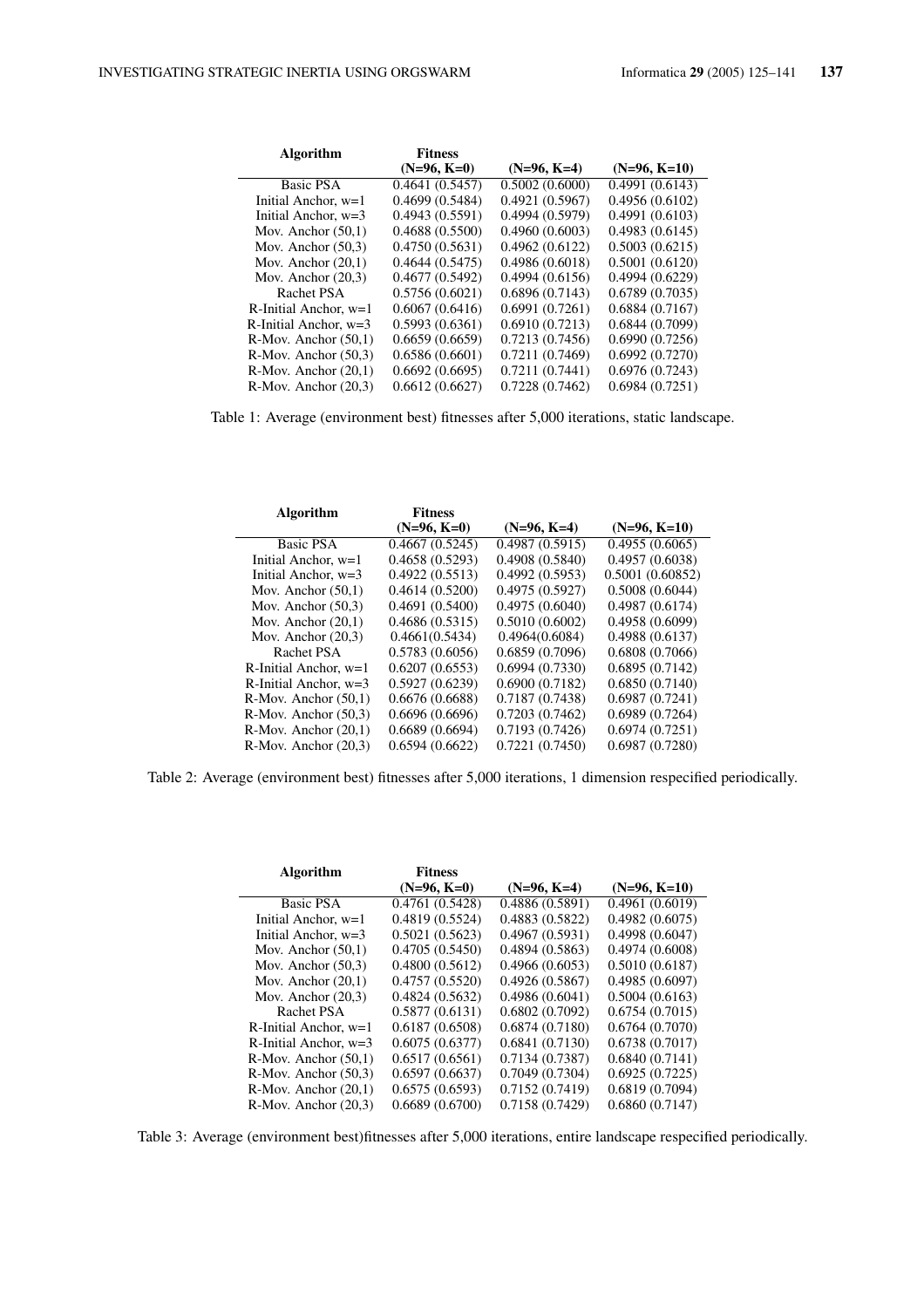

Figure 4: Plot of the mean average fitness on the dynamic landscape (one dimension of the landscape is respecified periodically) where k=0.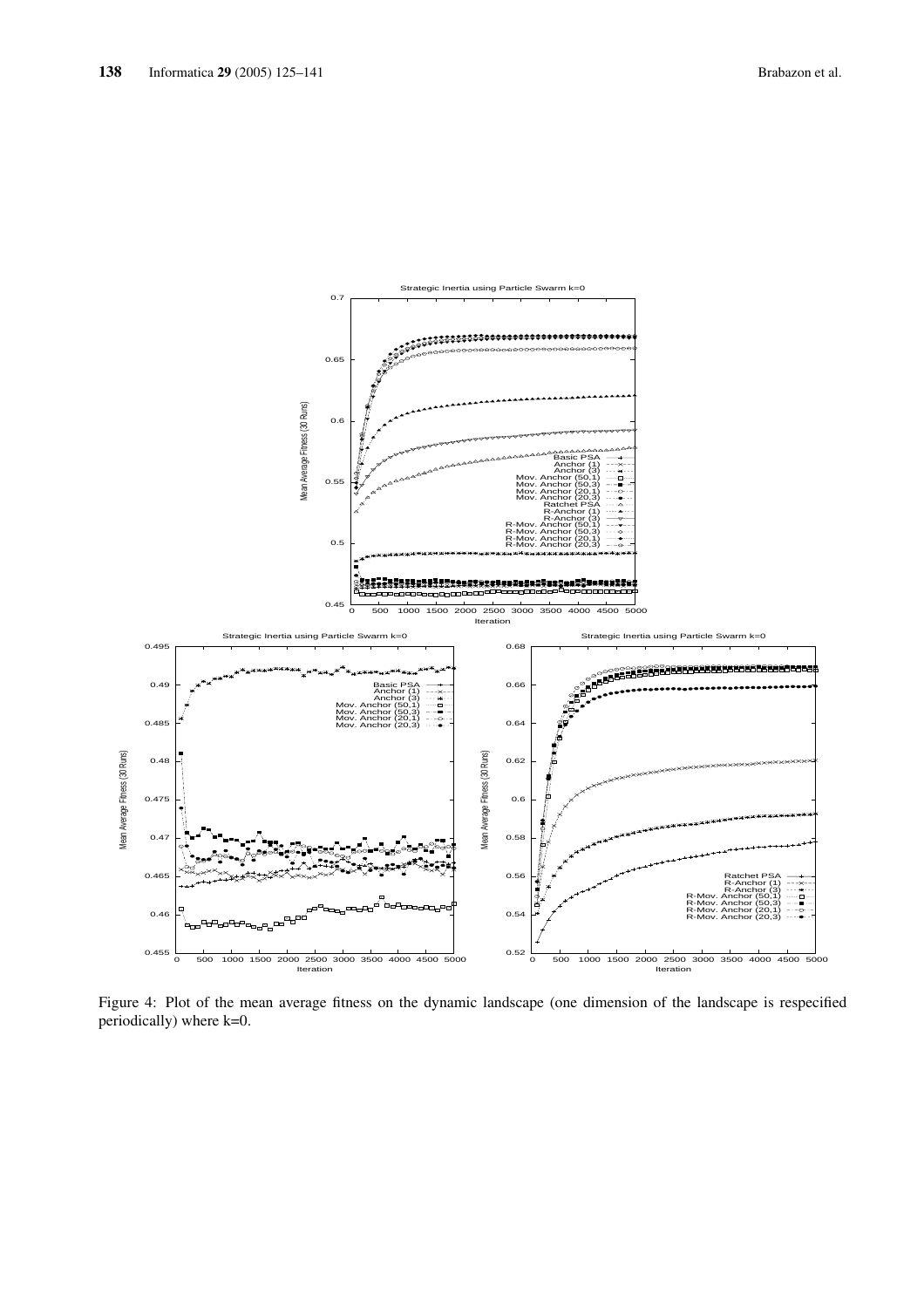

Figure 5: Plot of the mean average fitness on the dynamic landscape (one dimension of the landscape is respecified periodically) where  $k=4$  (left), and where  $k=10$  (right).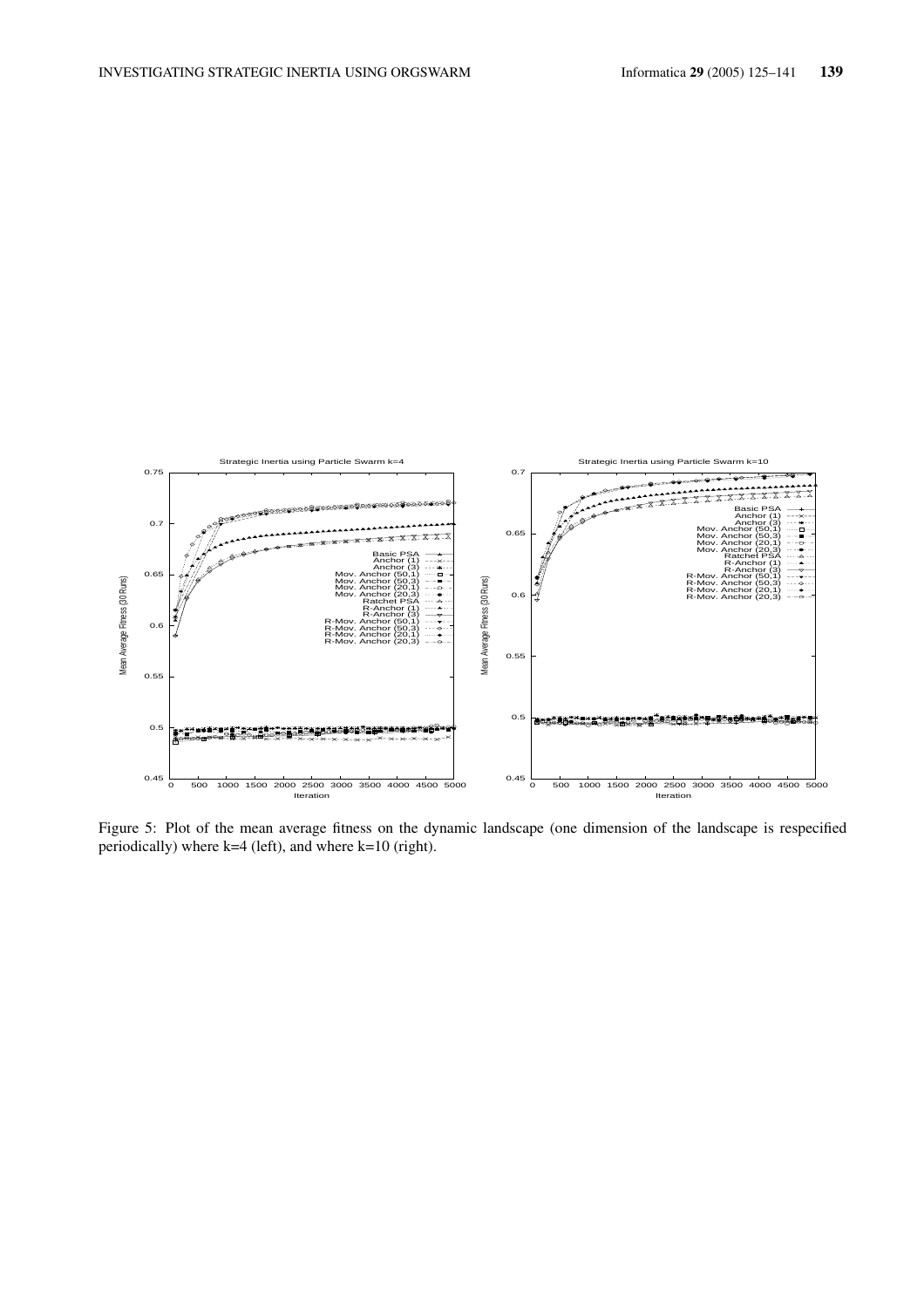

Figure 6: Plot of the mean average fitness on the dynamic landscape (entire landscape respecified periodically) where  $k=0$ .